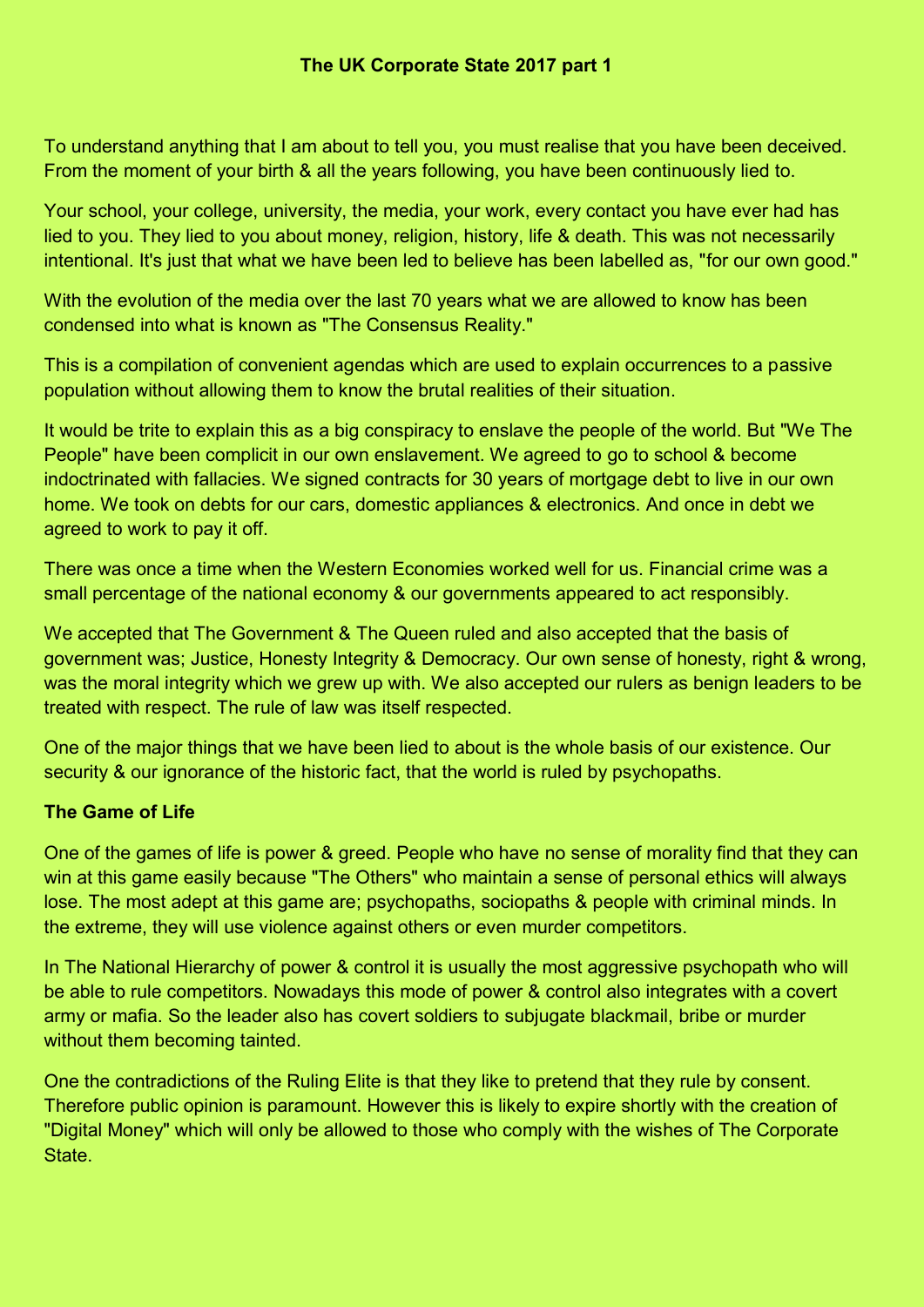#### **The Corporate State**.

In The World Hierarchy of Power there are many factions.

The Network of Global Corporate Control is one, another are the historic Royal Families. The binding of these two opposing fiefdoms together resulted in stability after the second world war. Both of these power bases being the richest power brokers in the world. The Royal Families with hundreds of years of world-wide land & assets while The Corporations control; banking, the world economy, mineral & energy resources. etc,

Unfortunately The Network of Global Corporate Control has been expanding its power base over the last 50 years & The Bankers in particular have succeeded in taking over The Governments of most of the sovereign nations in the world by owning & manipulation their Central Banks.

They have now extended their power base to take over the United Nations organisation to use it as a control web & create a Global Government which they will control. It should not be forgotten that these people are; psychopaths, sociopathic criminals, financial terrorists & mass murderers.

The prosperity of the Western Nations of Europe & the USA has been built up through hundreds of years of exploiting & subverting Nation States worldwide by the City of London War & Fraud corporations. And now they have turned on their own populations.

# **THE CITY of London.**

The City is the square mile financial district in the heart of London. (economic control) It is one of the three World States, governing Independent Free States, and was given its independent status by King John.... The other Free States are Washington (military control) & The Vatican (Religion).

THE CITY is the centre of the World Economy including most international banks. The privatised Bank of England is not just the Central Bank to the United Kingdom it is also the Mother Bank to 165 world Central Banks through which it controls The World Economy.

The lust for power & greed within the elite in The City of london has now turned to a grab to "Rule the World" with their New World Order. But they have been exposed by the Internet alternative media as a Criminal Cartel of Financial Terrorists. This has led to a sickness within The Elite, of Satanic paranoid frenzy.

# **The UK Corporate State**

The Corporations in The City have used their blackmail, bribery & murder ideology to subvert the UK government into passing laws to create a Corporate State which has over-ridden the Nation State Sovereign laws of The Queen & Country. This is assumed to be the work of the arch criminal David Cameron who inveigled his way into the UK Government while working for The City criminal Bankers.

Our criminal courts no longer deal with Corporate Crime only the crimes of "We The People." They are there to control the domestic population only.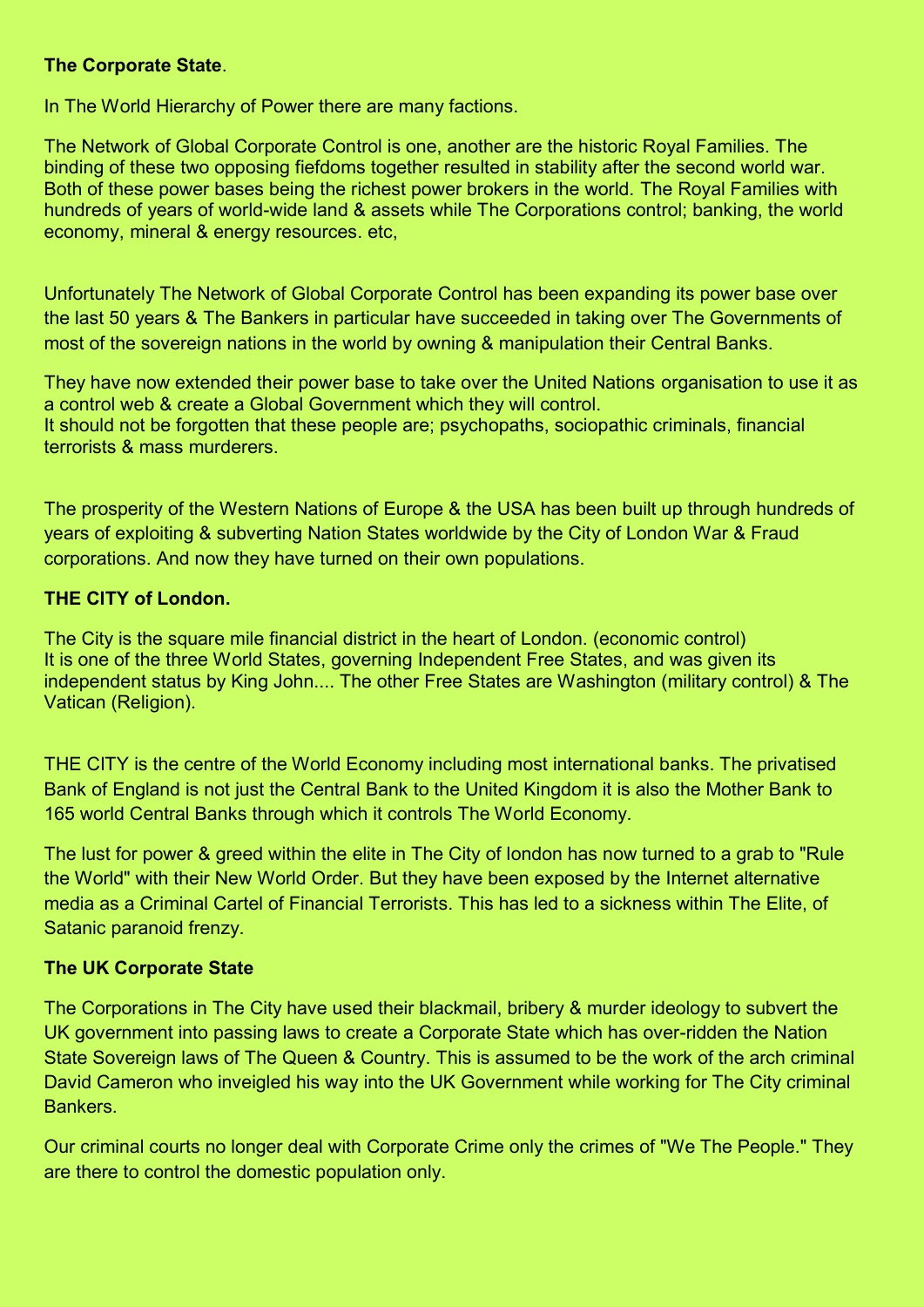This leaves us unprotected from The Corporate takeover of the British Army, police force, Institutions of Government, all housing, land & public owned buildings, parks not to mention pensions & financial assets.

## **The London Media**

You might wonder why The London Main Stream Media has been silent while all this was going on. And therein lies the greatest betrayal of historic proportions ever to be played on the western nations.

For not only are we kept ignorant of the takeover of our nation by The Corporate Bankers we are also watching the London Main Stream Media working against The Queen in subverting our nation into a country of slaves controlled by psychopathic paranoid criminal Bankers.

## **It Was Russia**

The fly in the ointment for these Globalist psychopaths has turned out to be Russia. Russia, who have been insulted continuously & degraded by The Western Media at every opportunity. Russia, who have been inflicted with a list of murders & war provocations. Russia, whose only apparent failing has been, unbelievably, to support Christian nations & themselves against the NATO/ISIS axis of evil.

And now we see The Truth. As Donald Trump tries to rescue the USA from the grip of the Deep State Globalist Bankers. He is threatened with assassination on a daily basis and as the Globalist Bankers of The Network of Corporate Control, using their Western Main Stream Media, have ridiculed him at every opportunity, and anyone else they see as a threat.

### **The Internet**

The Globalists are now fighting battles on so many fronts that hey have resorted to Nuclear threats on their own countries. Their psychopathic insanity has grown to new unheard of heights outside of a mental hospital. The psychopaths have morphed into homicidal mass murderers. They plan to start World War 3, Nuke the World and carry out Shock & Awe covert attacks on their own populations to cover up their criminal frauds & control "The World".

They are frantically trying to close down the power of the internet because "knowledge is power," free speech has left their criminality totally exposed.

# **The Game of Death**

The Bankers who wish to create a world government which they control may be described as immoral. Even the financial investors & speculators in The Stock Exchange, Derivatives Market etc can claim to be unaware of the International War & Fraud that their profits come from.

But The City of london criminals have made a strategic mistake in turning their power & greed on their own Nation States. We have witnessed their treatment of Greece at close hand. Their modus operandi has been exposed for everyone to see. The manipulation of the German Central Bank as it subverts all the EU Nations with loans they cannot repay & then grabs their assets & eventually their nations sovereignty.

And the City of london economic war on every nation that fails to bend to its will, followed by covert attacks, sabotage on every front & eventually a NATO attack.

 And all this is done under the excuse that it protects & provides for the UK Economy. But it is done for personal enrichment. And in fact The City of london which fully controls The UK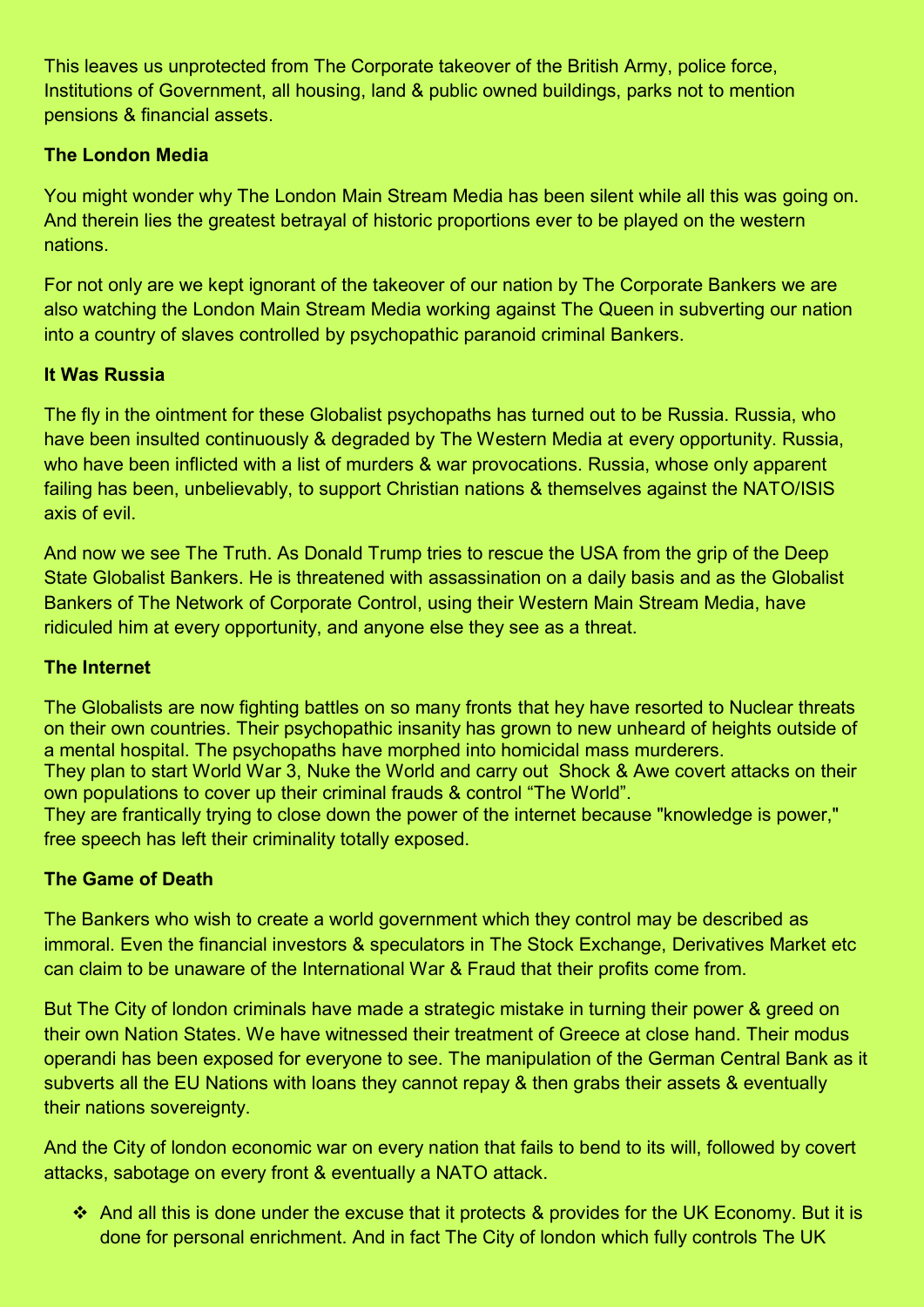Treasury & the Armed Forces has many schemes by which it continually fleeces the UK Taxpayer with fake scenarios like Wind Farms, Fracking, Smart Meters, privatisations, surveillance & personal data archives to increase its own power & control of the population.

### **The Main Stream Media**

You may have noticed how the Main Stream Media concentrates on an agenda to support the divisions within our society with; gender confusion, racial conflict, male & female political correct insanity.

This agenda is simply the destruction of Christianity, Christian values, personal conscience, family values & the sense of right & wrong.

It also derides our heroes; Corbyn, May, Trump, Farage, Marine lePen, Geert Wilders while promoting the false & vacuous stars of Hollywood & Music.

Worse than this, there is a world-wide agenda to indoctrinate our youngest children with false values & identity confusion to make them loyal citizens to the World Global Government. And again to destroy family loyalties, morality & stability.

Our schools & Public Servants are being taken over by a new education phenomenon known as Psycho Lingual Programming, (PLP)

Some clever (evil) therapists have combined mind control, brain washing & ideological control into school & training courses.

### **The Agenda**

The removal of God & Religion from our schools & society is no accident. This is a planned evolution to control the mindless people who have undergone this indoctrination.

An indoctrination that is also being used on key Public Servants & MP;s under the guise of "Management Training."

#### **The Christians vs The Satanist**

We have all been brainwashed since birth to be self centred materialistic pawns in this power game.

It is impossible to put into words an explanation of the criminal insanities which purvey our despicable elite. This Satanic Empire has been built on bribery, blackmail, paedophilia, & satanic ritual abuse. To them the mass murder of a nation for profit is not collateral damage but a sexual thrill.

#### **The Final Irony**

In abandoning God, personal religion & morality we have become the leeches on the back of world poverty.

The Main Stream Media has indoctrinated us into false values & ideologies.

But some people still have fragments of innate inbuilt conscience surviving in their mind.

and while The Main Stream Media may distract & destroy the minds of the population there is still "The Truth of God."